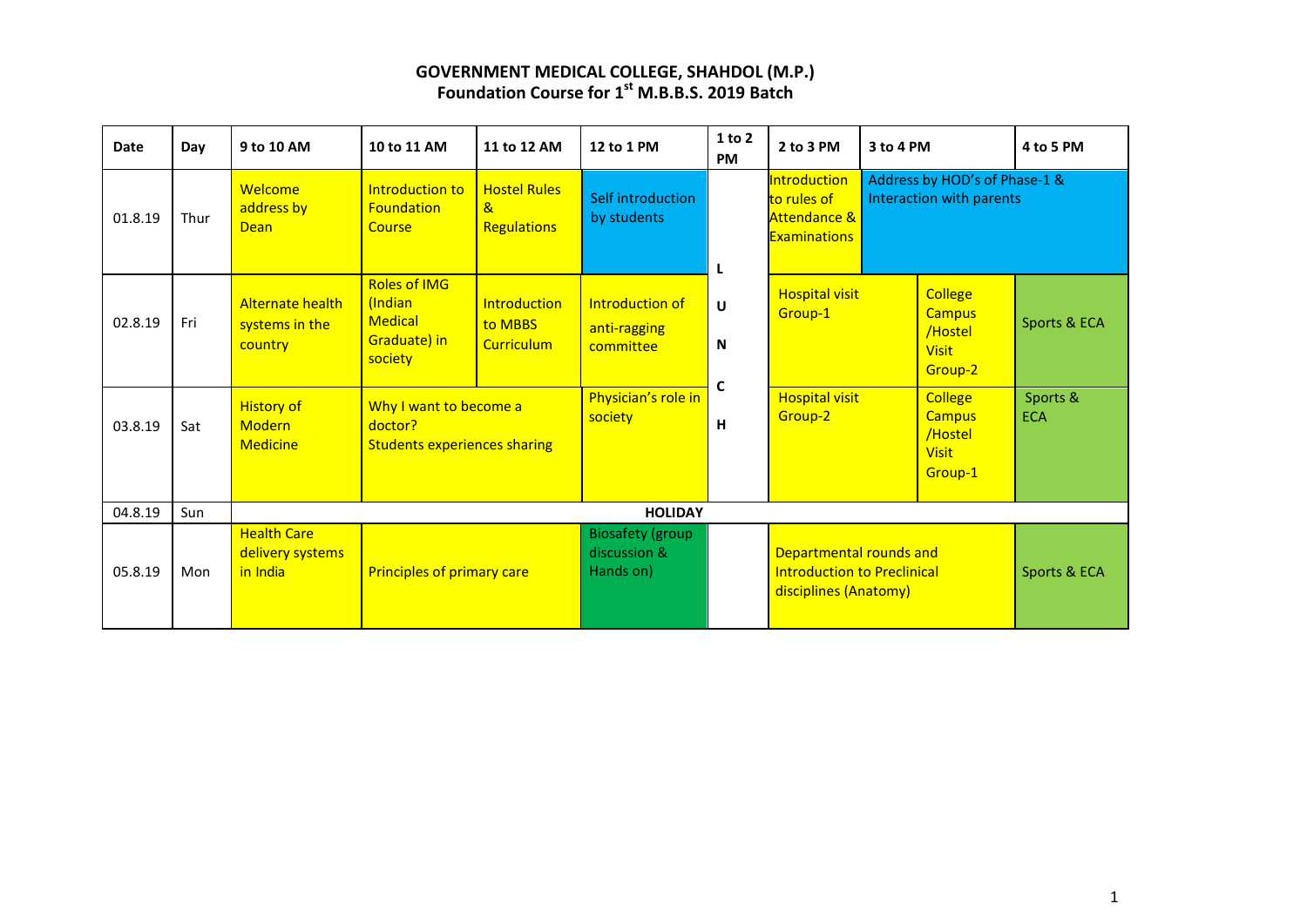| <b>Date</b> | Day  | 9 to 11 AM                                                                                            | 11 to 12 AM                                                                   | 12 to 1 PM                                                                               | 1 to 2<br><b>PM</b>                         | 2 to 3 PM                                                                                   | 3 to 4 PM    | 4 to 5 PM                 |  |
|-------------|------|-------------------------------------------------------------------------------------------------------|-------------------------------------------------------------------------------|------------------------------------------------------------------------------------------|---------------------------------------------|---------------------------------------------------------------------------------------------|--------------|---------------------------|--|
| 06.8.19     | Tue  | <b>National Health priorities</b><br>and Policies                                                     | Introduction to<br><b>Medical ethics,</b><br>attitudes and<br>professionalism | Role play to<br>demonstrate<br><b>Ethics in medical</b><br><b>Profession</b>             |                                             | Departmental rounds and<br><b>Introduction to Preclinical</b><br>disciplines (Physiology)   |              | Sports &<br><b>ECA</b>    |  |
| 07.8.19     | Wed  | <b>Concept of</b><br>professionalism,<br>with GD.                                                     | <b>Patient safety</b><br>and biohazard<br>safety video                        | <b>Universal</b><br>precautions and<br><b>Vaccinations</b>                               | L                                           | Departmental rounds and<br><b>Introduction to Preclinical</b><br>disciplines (Biochemistry) |              | Sports & ECA              |  |
| 08.8.19     | Thur | <b>Bio-medical waste</b><br>Management                                                                | Observing Skills in<br>central<br>Lab & blood bank<br>$(Gr-1)$                | Hand hygiene<br>Workshop(Gr-2)                                                           | $\cup$<br>$\mathsf N$<br>$\mathbf c$        | <b>Personality Development for</b><br><b>Health care Professionals</b><br>Dr. Izhar         |              | Sports & ECA              |  |
| 09.8.19     | Fri  | Doctor as health care<br>team member/leader                                                           | <b>Observing skills</b><br>in central lab, &<br>blood<br>bank (Gr-2)          | <b>Hand hygiene</b><br>H<br><b>Stress and Time</b><br>Workshop<br>management<br>$(Gr-1)$ |                                             | Computer<br><b>Skills</b>                                                                   |              |                           |  |
| 10.8.19     | Sat  | Medicine & Law, unethical<br><b>Practices</b>                                                         | <b>Medical negligence and Medicolegal</b><br>case discussion                  |                                                                                          |                                             | Language Skills - English<br>Language                                                       |              | Computer<br><b>Skills</b> |  |
| 11.8.19     | Sun  | <b>HOLIDAY</b>                                                                                        |                                                                               |                                                                                          |                                             |                                                                                             |              |                           |  |
| 12.8.19     | Mon  | <b>HOLIDAY</b>                                                                                        |                                                                               |                                                                                          |                                             |                                                                                             |              |                           |  |
| 13.8.19     | Tue  | <b>Consequences of unethical and unprofessional</b><br>behavior<br>(Experience Sharing & Reflections) | Sensitization to<br><b>Self directed</b><br>Learning                          |                                                                                          | Language<br>Skills -<br>English<br>Language | Computer<br><b>Skills</b>                                                                   | Sports & ECA |                           |  |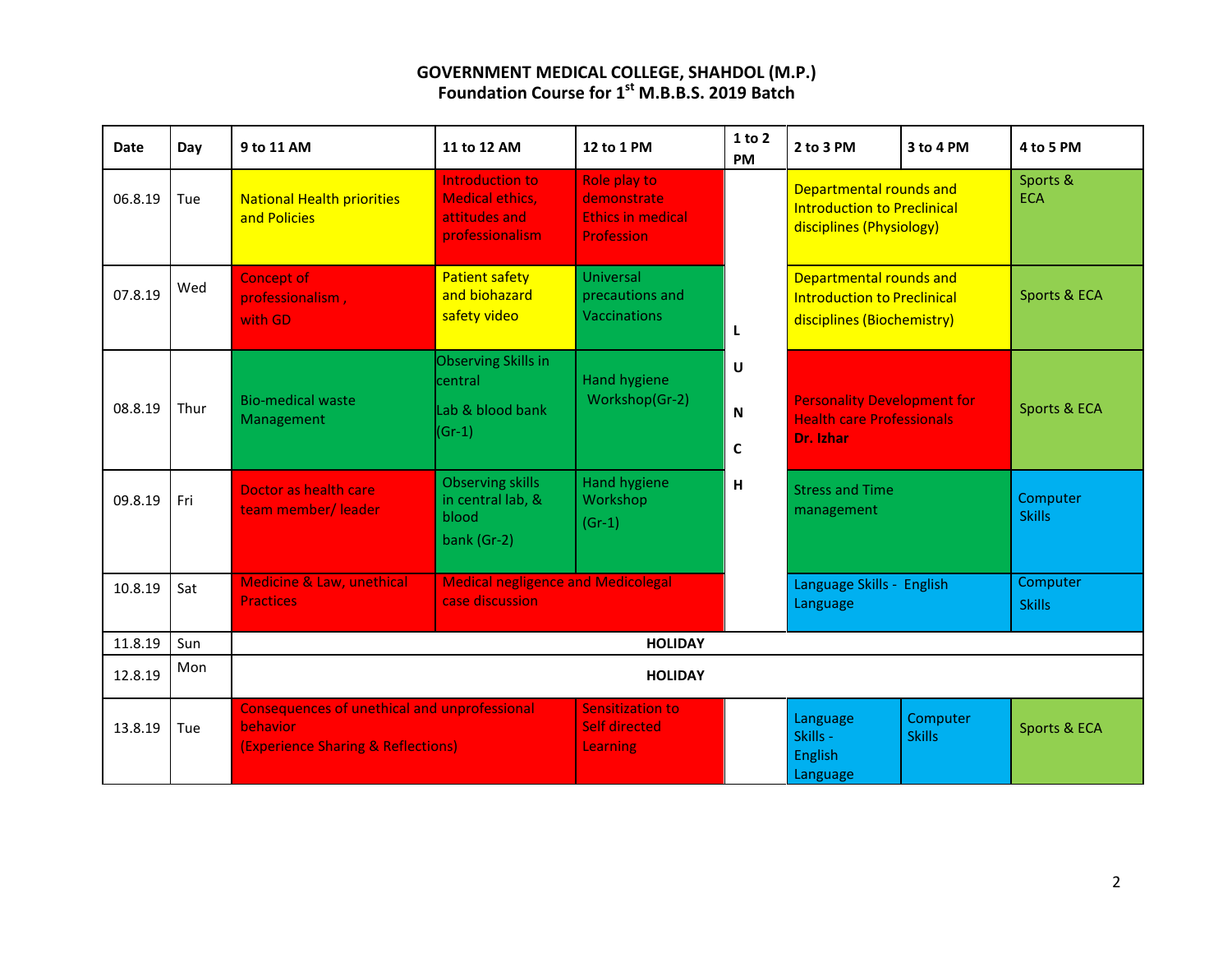| <b>Date</b> | Day        | 9 to 10 AM                                                                               | 10 to 11 AM                                                                         | 11 to 1 PM                                                                                | 1 to 2<br><b>PM</b>                           | 2 to 3 PM                                          | 3 to 4 PM                           | 4 to 5 PM              |
|-------------|------------|------------------------------------------------------------------------------------------|-------------------------------------------------------------------------------------|-------------------------------------------------------------------------------------------|-----------------------------------------------|----------------------------------------------------|-------------------------------------|------------------------|
| 14.8.19     | Wed        | <b>Concept of ethics</b>                                                                 | <b>Value of integrity honesty (Experience)</b><br><b>Sharing &amp; Reflections)</b> |                                                                                           |                                               | Language<br>Skills -<br>English<br>Language        | Computer<br><b>Skills</b>           | Sports & ECA           |
| 15.8.19     | Thur       | <b>HOLIDAY</b>                                                                           |                                                                                     |                                                                                           |                                               |                                                    |                                     |                        |
| 16.8.19     | lFri       | Needle injuries/Scalpel<br>injuries<br>Lab precautions, safety<br>and glassware handling | Importance of<br><b>Hobbies and</b><br>extracurricular<br>activities                | <b>Gender sensitization</b><br>and sexual<br>harassment                                   | L                                             | Languag<br>e Skills                                | Computer<br><b>Skills</b>           | Sports & ECA           |
| 17.8.19     | Sat        | <b>Hippocratic Oath</b>                                                                  | <b>Confidentiality in</b><br><b>Doctor Patient</b><br>Relationship                  | <b>Doctor Patient</b><br>relationship/<br>Role of consent in<br><b>Medical Profession</b> | $\mathsf{U}$<br>${\sf N}$<br>$\mathbf c$<br>н | Language Skills - English<br>Language              |                                     | <b>Computer Skills</b> |
| 18.8.19     | Sun        |                                                                                          | <b>HOLIDAY</b>                                                                      |                                                                                           |                                               |                                                    |                                     |                        |
| 19.8.19     | Mon        | <b>Communication Skills</b>                                                              | <b>Breaking Bad News to relatives</b><br>(Role play)                                |                                                                                           | L                                             | How to interact with peers,<br>play)               | seniors, faculty and patients (Role | Sports & ECA           |
| 20.8.19     | <b>Tue</b> | <b>Field Visit-PHC</b>                                                                   |                                                                                     |                                                                                           |                                               | Language<br>Skills -<br><b>English</b><br>Language | <b>Computer Skills</b>              | <b>Computer Skills</b> |
| 21.8.19     | Wed        | <b>Group dynamics and</b><br>team work                                                   | Emergency, MLC. Ambulance and First aid<br>sensitization                            | $\mathsf{C}$<br>H                                                                         | Language<br>Skills -<br>English<br>Language   | Computer<br><b>Skills</b>                          | Sports & ECA                        |                        |
| 22.8.19     | Thur       | <b>Introduction to Research</b>                                                          | Writing a research project (workshop)                                               |                                                                                           | Language<br>Skills -<br>English               | Computer<br><b>Skills</b>                          | Sports & ECA                        |                        |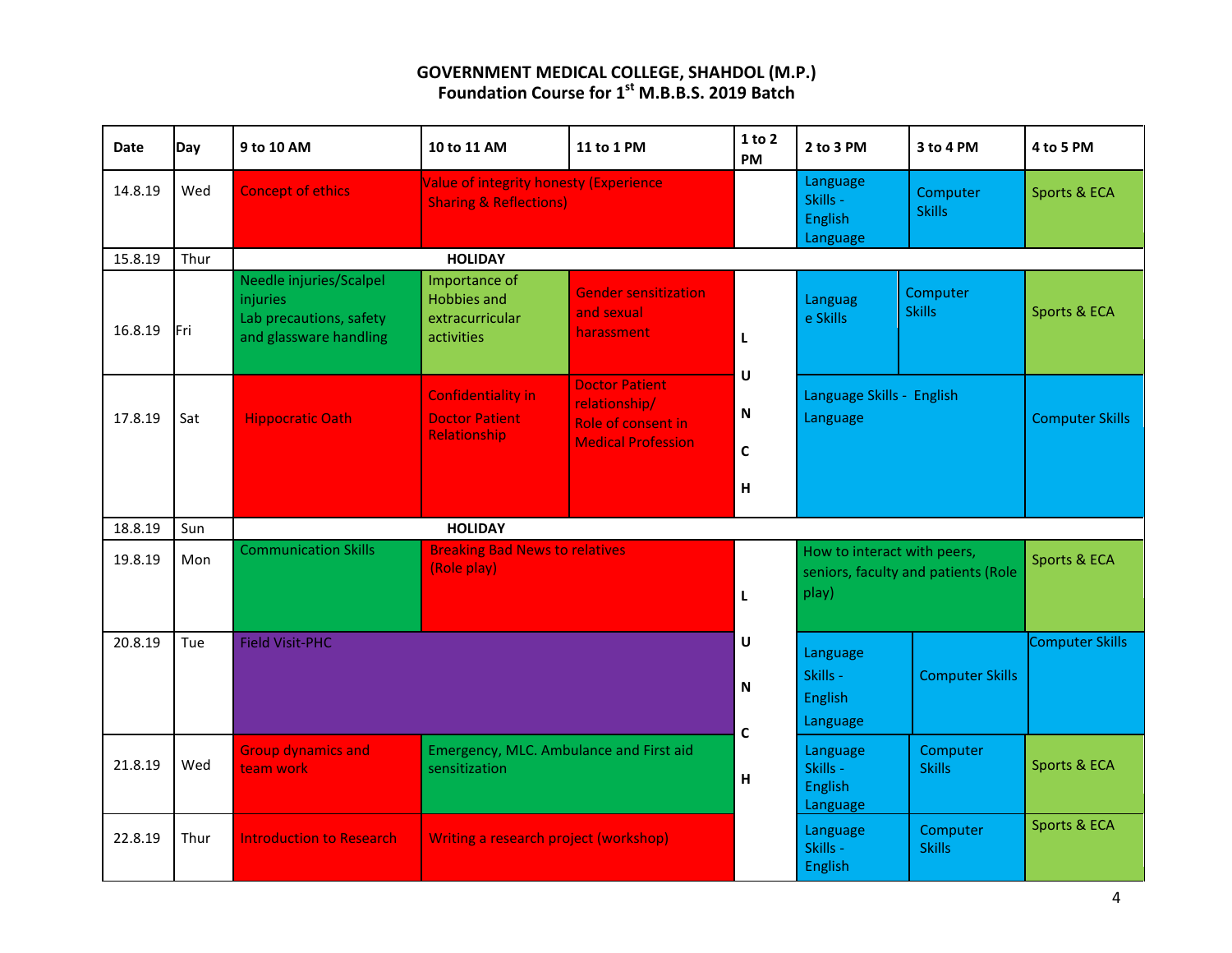|                              |     |                | ממכוומר |  |
|------------------------------|-----|----------------|---------|--|
|                              |     |                |         |  |
| ົາລ<br><b>010</b><br>20.0.10 | Fri | <b>HOLIDAY</b> |         |  |

| <b>Date</b> | Day  | 9 to 10 AM                                                                     | 10 to 11 AM | 11 to 1 PM                                                | 1 to 2<br><b>PM</b> | 2 to 3PM                                                                           | 3 to 4 PM                     | 4 to 5 PM                             |  |
|-------------|------|--------------------------------------------------------------------------------|-------------|-----------------------------------------------------------|---------------------|------------------------------------------------------------------------------------|-------------------------------|---------------------------------------|--|
| 24.8.19     | Sat  | <b>Introduction to BLS</b>                                                     |             | <b>Vaccination for Medical</b><br><b>Professionals</b>    |                     | <b>Computer Skills</b>                                                             |                               | Language Skills -<br>English Language |  |
| 25.8.19     | Sun  |                                                                                |             | <b>HOLIDAY</b>                                            |                     |                                                                                    |                               |                                       |  |
| 26.8.19     | Mon  | Hands on training on BLS (group-1)                                             |             | Field Visit-CHC- (group-2)                                |                     | Language<br>Skills -<br><b>English</b><br>Language                                 | Computer<br><b>Skills</b>     | Sports & ECA                          |  |
| 27.8.19     | Tue  | Hands on training on BLS (group-2)                                             |             | Field Visit-CHC -(group-1)                                | L                   | Disaster management                                                                |                               | Sports & ECA                          |  |
| 28.8.19     | Wed  | Yoga - Meditation for healthy lifestyle                                        |             | Language Skills - English<br>Language                     | U<br>N              |                                                                                    | <b>Introduction to AETCOM</b> |                                       |  |
| 29.8.19     | Thur | Yoga - Meditation for healthy lifestyle                                        |             | Career pathways &<br>personal growth after<br><b>MBBS</b> | C<br>н              | Talent display by Students                                                         |                               | Language Skills -<br>English Language |  |
| 30.8.19     | Fri  | Reflection as a learning tool with Hands on<br>Practice                        |             | Use of online resources for<br>learning                   |                     | <b>Interpersonal Relations-</b><br><b>Experience Sharing</b>                       |                               | <b>Computer Skills</b>                |  |
| 31.8.19     | Sat  | Addressing queries of students<br>Reflection and feedback on Foundation course |             |                                                           |                     | <b>White Coat Ceremony</b><br><b>Valedictory function</b><br><b>Vote of thanks</b> |                               |                                       |  |